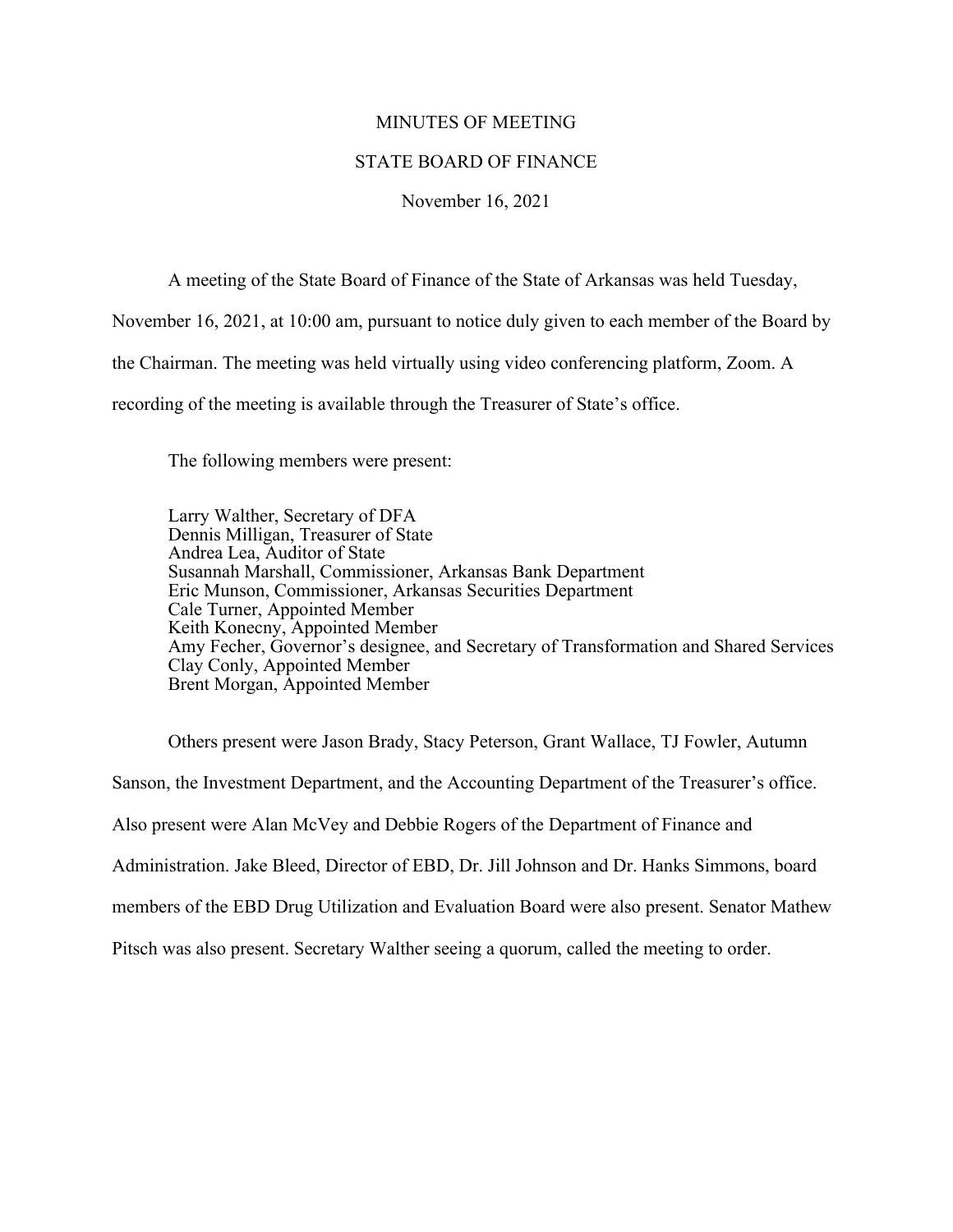Mr. Walther asked for approval of the minutes of the meeting held on Tuesday, August 17, 2021. A motion to approve the minutes was made by Commissioner Munson and seconded by Commissioner Marshall. All members were in favor.

Chairman Walther next recognized Treasurer Milligan to present the 1st quarter 2022 Investment Operations and Returns. Treasurer Milligan reviewed both the short term, and long term revenue and earnings of the Treasury. He stated that the quarter's performance had doubled the previous year's equivalent quarter. Treasurer Milligan told the board that the Investment Division was able to find pockets in the market to help the return while also keeping the portfolio conservative. He concluded, stating that the Treasury would closely watch the Federal Reserve to see the timeline of potential tapering of interest rates over the next year. He indicated that a quicker tightening of the interest rate would give the Treasury an opportunity in the fixed income market that would potentially increase earnings. Seeing no questions from the board, Mr. Walther asked for a motion to accept the presentation. Auditor Lea made a motion to accept the presentation and it was seconded by Secretary Fecher. All members were in favor. [00:03:35- 00:08:47, Zoom recording]

Mr. Walther, addressing quarterly business, made a motion that no funds were available for deposit into the State Board of Finance certificate of deposit program for the third quarter of fiscal year 2022, January 1, 2022 through March 31, 2022. The motion was seconded by Commissioner Munson. All members were in favor.

Mr. Walther next made a motion that the Board direct the Treasurer of State to purchase warrants for the third quarter of fiscal year 2022, January 1, 2022 through March 31, 2022 pursuant to Act 1088 of 2013, and to keep reasonable amounts in demand deposit accounts and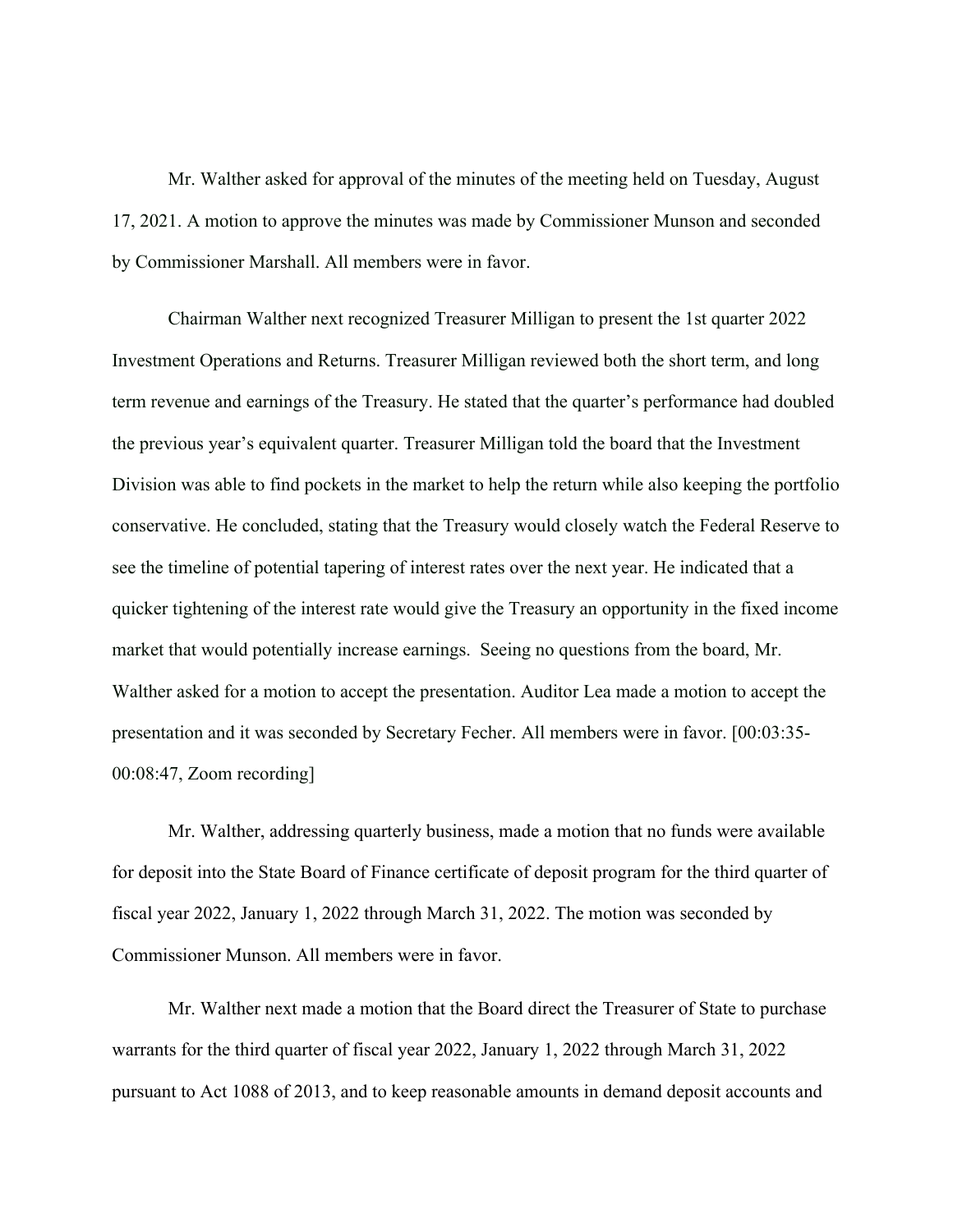money markets during the next quarter for the transactions of the day-to-day activities of the State. The motion was seconded by Commissioner Marshall and all members were in favor. [00:08:47-00:10:25, Zoom recording]

Chairman Walther then recognized Mr. Grant Wallace, Chief Deputy Treasurer, to address benchmarking and return. Mr. Wallace explained to the board the Treasury's approach to benchmarking the portfolio and stated that part of the complexity is the distribution of earnings to state agencies required by law. Mr. Wallace recognized Mr. Steven Kilgore, Treasury accountant, and Mr. Rob Romanik, Senior Investment Manager, to explain total book return and the process of benchmarking going forward. Mr. Wallace, to conclude, requested that the target rate of book return be a range of .70% to .80%. He further explained that at future State Board of Finance meetings a report would be made to disclose actual return, and report information that would correlate to actual return. A motion was made by Secretary Walther to approve the target rate of book return range to be set at .70% to .80% for the 2<sup>rd</sup> quarter of fiscal year 2022, October 1, 2021 to December 31, 2021. The motion was seconded by Commissioner Marshall. All members were in favor. [00:10:25-00:25:42, Zoom recording]

Mr. Walther recognized Mr. Wallace to discuss potential changes in the Treasury Investment Policy. The presentation, as well as documents regarding the changes were given to the board members to review. A decision, based on board and Treasury recommendations, would be made at future meetings. [00:25:42-00:32:55, Zoom recording]

Secretary Walther next recognized Mr. TJ Fowler, Treasury Legal Counsel, to present the rules report regarding Act 595 of 2021. This reporting request to Bureau of Legislative Research included Act 1004, which shifted responsibility of Employee Benefit Division to the State Board of Finance. Mr. Fowler determined, after review, this law does not include any new rule making. Mr. Fowler further advised that a resolution from the State Board of Finance be presented to the